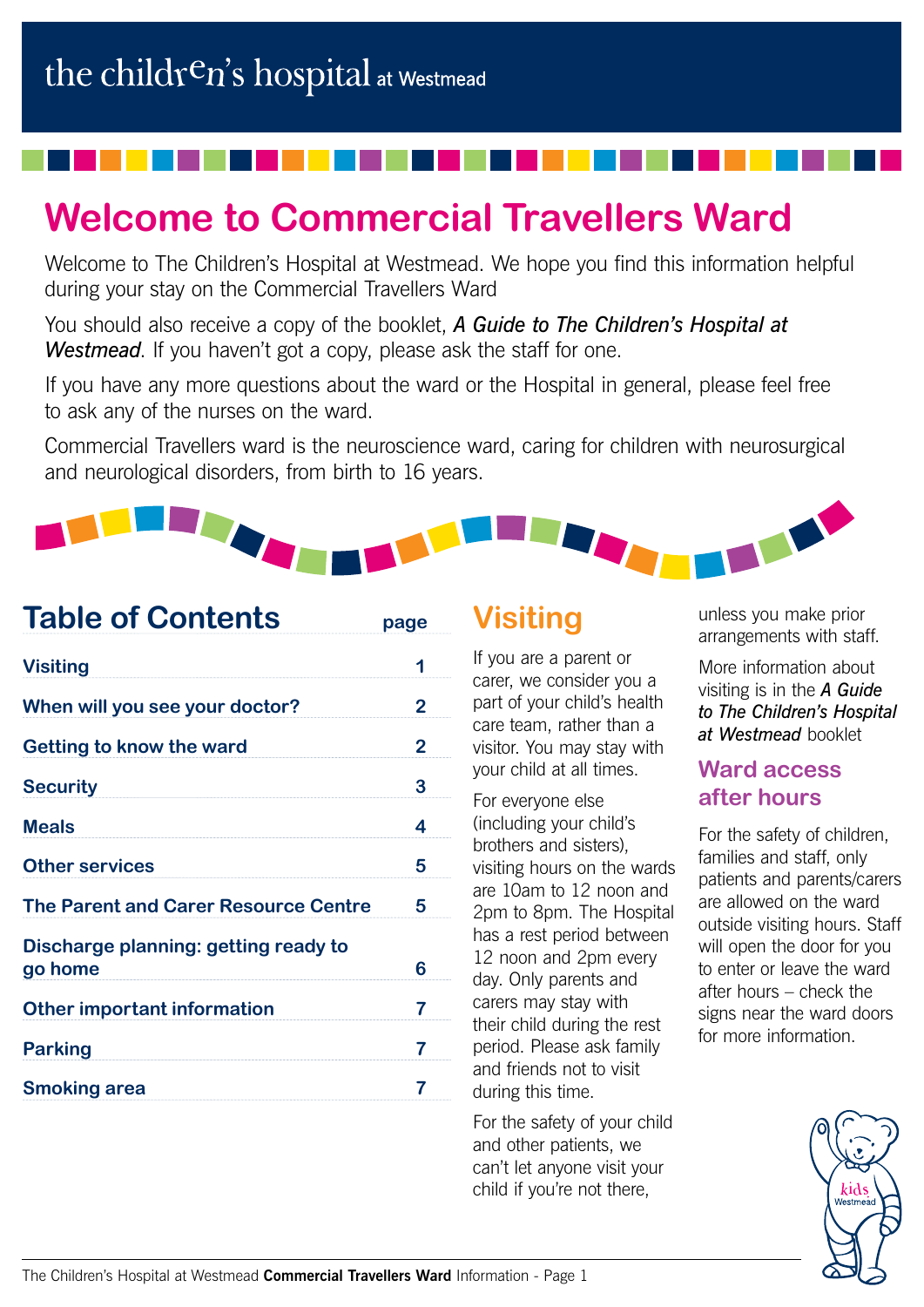## **When will you see your doctor?**

Your doctor will see your child every day, but there is usually no set time. Please let your nurse or the ward clerk know if you are leaving the ward, so they can get in touch with you if your doctor comes in to see your child.

The resident or registrar (junior doctors) in your child's medical or surgical team will let your child's consultant know that you are in Hospital. Often, your child is seen by the resident or registrar, rather than the consultant, but they will be reporting to the consultant. In most cases, junior doctors and

the nursing staff will provide most of your child's day-to-day contact and care.

A *resident* is the most junior member of the medical team. They have practiced medicine under close supervision in an adult hospital for at least two years before working at this Hospital.

A *registrar* is a doctor who is training to become either a paediatrician or a surgeon.

A *consultant* is a specialist in a particular area of medicine, e.g. renal medicine (related to the kidneys and bladder) or ophthalmology (eyes). All consultants are responsible for teaching and supervising our junior doctors.

### **Getting to know the ward**

The nurse who admits your child to the ward will show you and your child around the ward. This will help you become familiar with the ward and know where everything is. If this doesn't happen, please speak to a member of staff.

Our Volunteers can take you for a walk to show you the rest of the Hospital, if you would like. Please ask a member of staff to arrange this for you.

#### **Fasting for MRI and theatre**

If your child is scheduled for an MRI or theatre and will be having a general anaesthetic, the nurse looking after your child will let you know when to fast them. Fasting means no food or drink.

If your child is fasting, it is important that you check with a nurse before giving them any food or drink, including water.

#### **EEG**

If your child requires an EEG, this will be done in the Neurology department on level 3, opposite Variety ward. Nursing staff will tell you how to find your way.

### **Single rooms**

Commercial Travellers ward is an 18 bed ward that is made up of single. 2 bed, 4 bed and 6 bed rooms. Single rooms are used for patients requiring isolation or specialised treatment.

### **Care boundaries**

As a member of your child's health care team, we strongly encourage you to be actively involved in your child's care and in decisions about their care. However, *it is very important that you provide care for your child only*. Please speak with a nurse if you have concerns for another child.

### **Safety**

Keeping your hands clean is the single best way to prevent the spread of infections in the Hospital and at home. Please wash your hands before and after touching, feeding and changing your child and ask your visitors to do the same. Also, if friends or family are unwell, please ask them not to visit.

Please feel free to ask staff caring for your child if they have washed their hands when they enter your child's room.

For more information on reducing infection, ask staff for a copy of the brochure for kids, parents and families, called 'Stopping the spread of germs'.

Patients and carers must not share beds with patients. It is not safe to put your child into your chair bed with you and patient beds are not designed for adults. Please always put your child to sleep in their bed where we can safely care for them.

Very small objects or toys must be kept out of reach of our smaller patients. Please make sure these items are securely out of reach at all times.

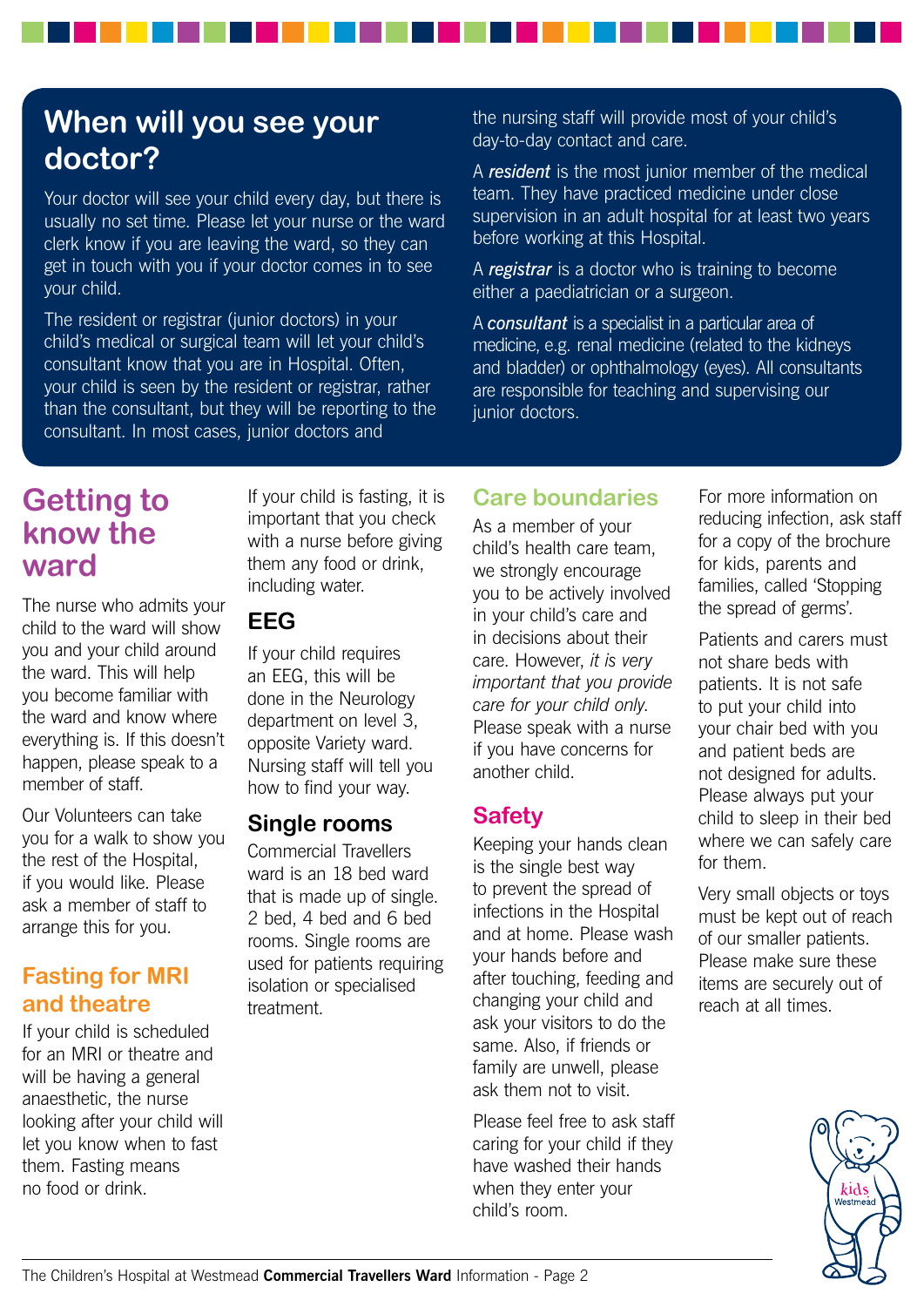#### **Security**

Please try to keep valuable items at home, if possible. If you do have valuable items with you, including your mobile phone, jewellery, cameras or money, please keep them safe at all times.

#### **The ward kitchen**

The ward kitchen is a child-free space. Parents/carers may use the kitchen to heat up meals.

To prevent children from getting burnt, no hot drinks or boiling water are allowed in patient areas.

#### **Showers and toilets**

Most wards have shower and toilet facilities in the parent lounge which can be used by parents and carers at any time. We will provide you with clean towels and you can buy toiletries from the vending machines around the Hospital if you need them. Please don't use the children's bathrooms.

#### **Parent Lounge**

There is a parent lounge on most wards. This is a child-free space where you can go to relax, watch TV, enjoy the free tea and coffee facilities or have something to eat in peace and quiet. A small fridge is provided where you can keep food. Please label any food with your child's name and the date. Any unlabelled food will be thrown away.

Please keep the volume of the TV to a minimum, for the sake of all parents/carers using the lounge. The TV will be turned off in the evenings, as there are parents/carers sleeping in the rooms attached. Please keep the parents' lounge, room and bathroom facilities clean and leave the area as you would like to find it yourself. If the area is dirty, please let a member of staff know so we can organise a cleaner.



#### **Phones**

You can receive calls from friends and family directly to your bedside phone. When you arrive at the ward, you will be given the number – please let someone know if this doesn't happen. Please note that if you receive a phone call after 8pm or before 7am, it will automatically be diverted to the nurses' station, to not disturb others in the room.

You are also able to make free calls from the bedside phone to any Australian landline or mobile phone. For calls within Sydney metro, or calls to any Australian mobile phones, dial **401 2340**, and then the number. For calls outside the Sydney metro area, including interstate, dial **401 1110**, and then the number.

We ask that you be respectful of other patients and families by keeping your phone calls brief and please do not make calls from the ward late at night.

There are public phones located around the Hospital. Staff can direct you to the nearest public pay phone.

Phone cards purchased at the Kids Plus Chemist or the Bear Bite Cafeteria can be used to make calls from public phones and bedside phones in the Hospital.



### **Using your mobile phone**

It is usually fine to use your mobile phone on the wards, but it may interfere with medical equipment in some cases. If you would like to use your mobile phone, please ask nursing staff first.

### **Television and other entertainment**

Each bed has access to the in-house Starlight Channel (channel 8), and the radio. Commercial channels are also available. Handsets placed near your child's pillow will allow them to hear the TV without disturbing others in the room. We ask that all TVs are switched off at 9.30pm so that patients can rest.

There are videos, DVDs, board games, colouring, painting etc available to entertain your child – just ask your nurse!

There is a patient play area located at the end of the long corridor for patients and visitors to play in. Please ensure that the room is left tidy after use.

#### **Emergency equipment drawer**

The left drawer of the bedside locker is reserved for emergency equipment and is labelled 'Staff Only'. Please do not put anything in this drawer.

The Children's Hospital at Westmead **Commercial Travellers Ward** Information - Page 3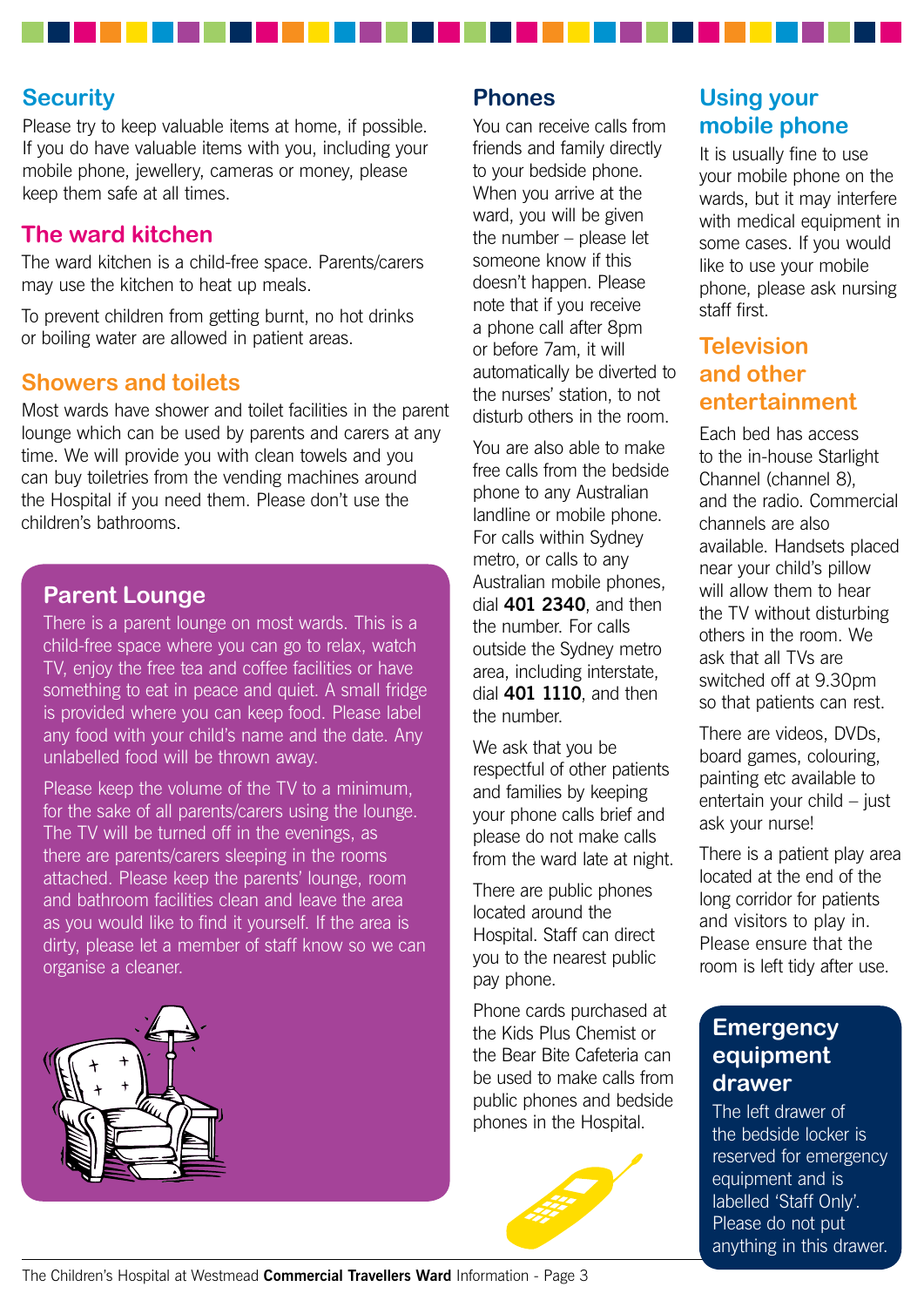### **Meals**

#### **Patient Meals**

Most patients receive a menu and can choose their meals (if your child has a short admission, they may not have the chance to do this). There are Dietary Assistants and Dietitians who are available to answer questions or help with any special dietary needs. A snack trolley for patients is located on each ward.

Never give food or drink to your child if there is a 'Nil by Mouth' or 'NBM' notice on the bed. This could be dangerous for your child. Please never give food or drink to any child other than your own.

#### **Meals for Parents**

Meals are not provided for parents free-of-charge. There are a number of places at the Hospital where snacks and meals can be purchased from early morning to late evening.

#### **On level two (street level):**

The Bear Brasserie Monday – Friday, 8am to 7pm

**Starbucks** Monday – Friday, 6am to 11pm

Saturday and Sunday, 7am to 10pm

#### **On level one:**

The Bear Bite Café Monday – Friday, 8am to 8pm

Saturday, Sunday and Public Holidays, 8.30am to 6.30pm

You are welcome to bring food onto the ward and store it in the fridge in the parents' lounge area. Please remember to mark food clearly with your name and the date.

Snacks can be purchased from a trolley that the Volunteers bring to each ward every weekday morning (except on public holidays). Snacks, drinks and other items, such as toiletries, are also available from vending machines around the Hospital.

#### **Bringing Food into the Hospital**

Food safety is important for you and your child. To stop bacteria spoiling food, food needs to be kept below 5°C or above 60°C, otherwise it can become spoiled and may cause food poisoning.

#### **If you bring food into the Hospital, please remember:**

- Hot food is difficult to keep hot, so it's better to chill the food overnight.
- Bring cold food or chilled food in an esky with ice. Remember, bacteria will multiply if the food is not kept consistently cold.
- Food can be reheated in the microwave on the ward. Please make sure it's thoroughly heated through before eating.

If you want to bring food in for your child, please talk to staff first, to make sure it won't interfere with your child's diet or treatment plan.



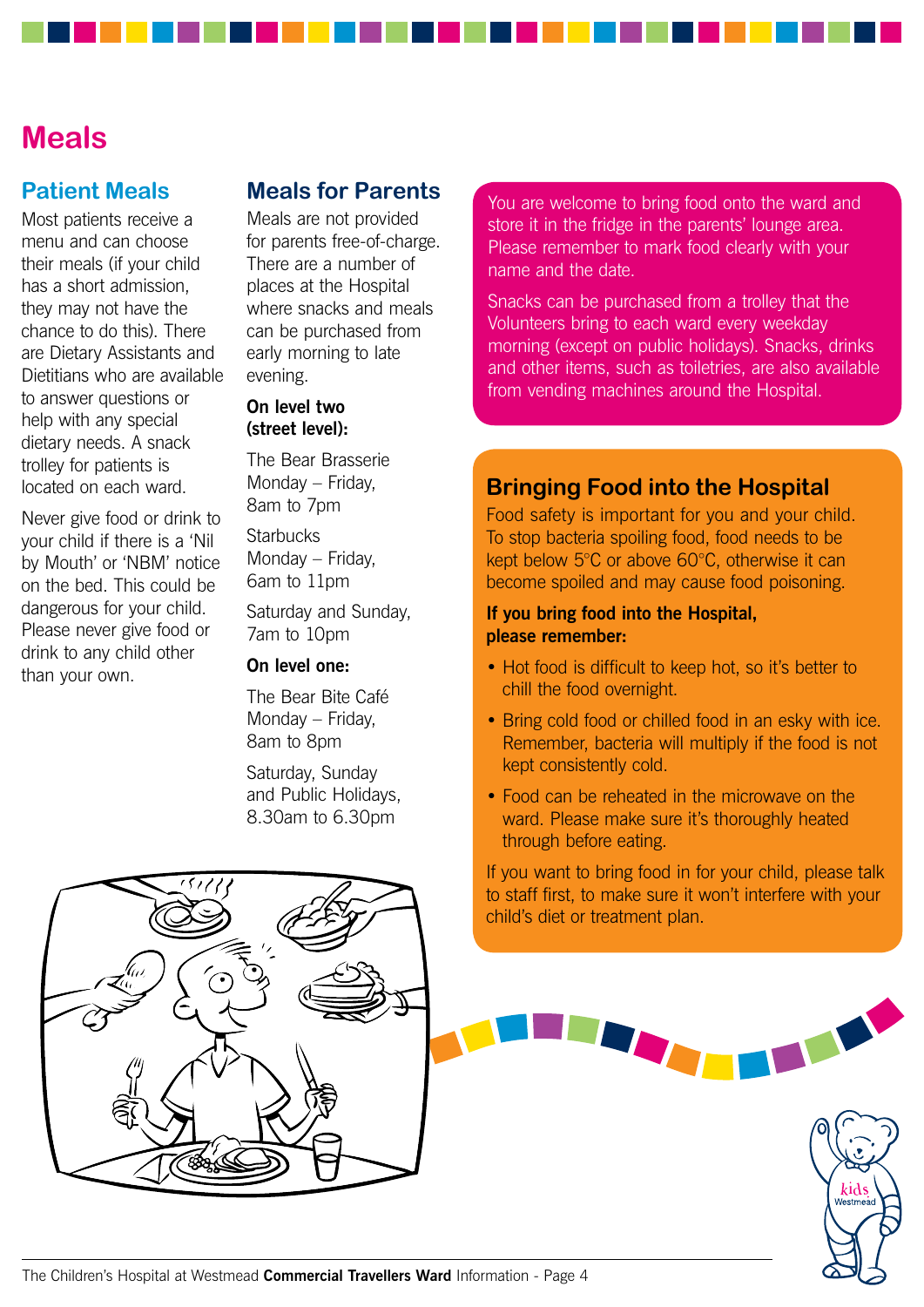## **Other services**

### **Patients' Friend**

The Patients' Friend is here to represent the interests of you and your child and, where appropriate, negotiate on your behalf. If you have an issue with any aspect of your child's hospitalisation, firstly please let a member of your child's health care team know. If you are not satisfied, please phone the Patients' Friend on (02) 9845 3535 or on extension 53535 from your bedside phone. The office of the Patient's Friend is on level two of the Hospital, next to Kids Health.

### **Accommodation**

You can stay overnight on a chair bed beside your child's bed. There is room for only one parent/ carer to stay by the child's bedside overnight. If this is a problem, please speak with the Nursing Unit Manager or Nurse in Charge of the shift.

All chair beds must be folded up in the morning for safety reasons. Please reuse the linen while you are staying at the Hospital.

Please make sure you're not blocking the emergency equipment drawer when you are sleeping in the chair bed.

A limited number of parent rooms are also available on most wards, for a nightly fee. These

rooms are allocated by the Nursing Unit Manager and, as availability is very limited, a number of factors are taken into account when a room is allocated.

You may also stay in the Parents' Hostel on level two of the Hospital. Rooms sleep up to two adults. To book a room, please phone the Parents' Hostel directly on (02) 9845 2958 or on extension 52958 from your bedside phone. There is a nightly fee to stay in the Hostel.

No other children can stay in the Hospital overnight, except if they have to be with you to be breastfed.

### **Sibling Care**

The Sibling Care Centre is located at the bottom of the ramp on level one. For a small fee, the Centre can provide child-minding for the brothers and sisters of children who are in Hospital. The Centre is open seven days, 9am to 3pm Monday to Friday and 10am to 2pm most weekends and is staffed by trained volunteers. The Centre closes on Christmas Eve and reopens at the beginning of February each year. For bookings, please phone the Volunteer Service on (02) 9845 3840.



## **The Parent and Carer Resource Centre**

The Parent and Carer Resource Centre, located on level two of the Hospital, opposite Kids Health, is provided by the Carer Support Program.

The Centre has been designed by parents for parents. It provides a relaxing and homely environment where parents and carers can take a break and it is staffed by a team of trained Carer Support Volunteers who are dedicated to providing a friendly atmosphere and a listening ear.

The Resource Centre offers a range of free services to parents and carers and we will try to respond to any query or request. If you cannot make it into the Centre or prefer not to leave your child's bedside, our Volunteers can come to you to keep you company or to bring you carer or local information. Just phone 50580 from the bedside phone. For more information about the Parent and Carer Resource Centre, refer to the booklet *A Guide to The Children's Hospital at Westmead*.

#### **Volunteers**

Volunteers are available if you need someone to sit or play with your child when you can't be there. Ask the nursing staff or the ward clerk and they can arrange this service for you.

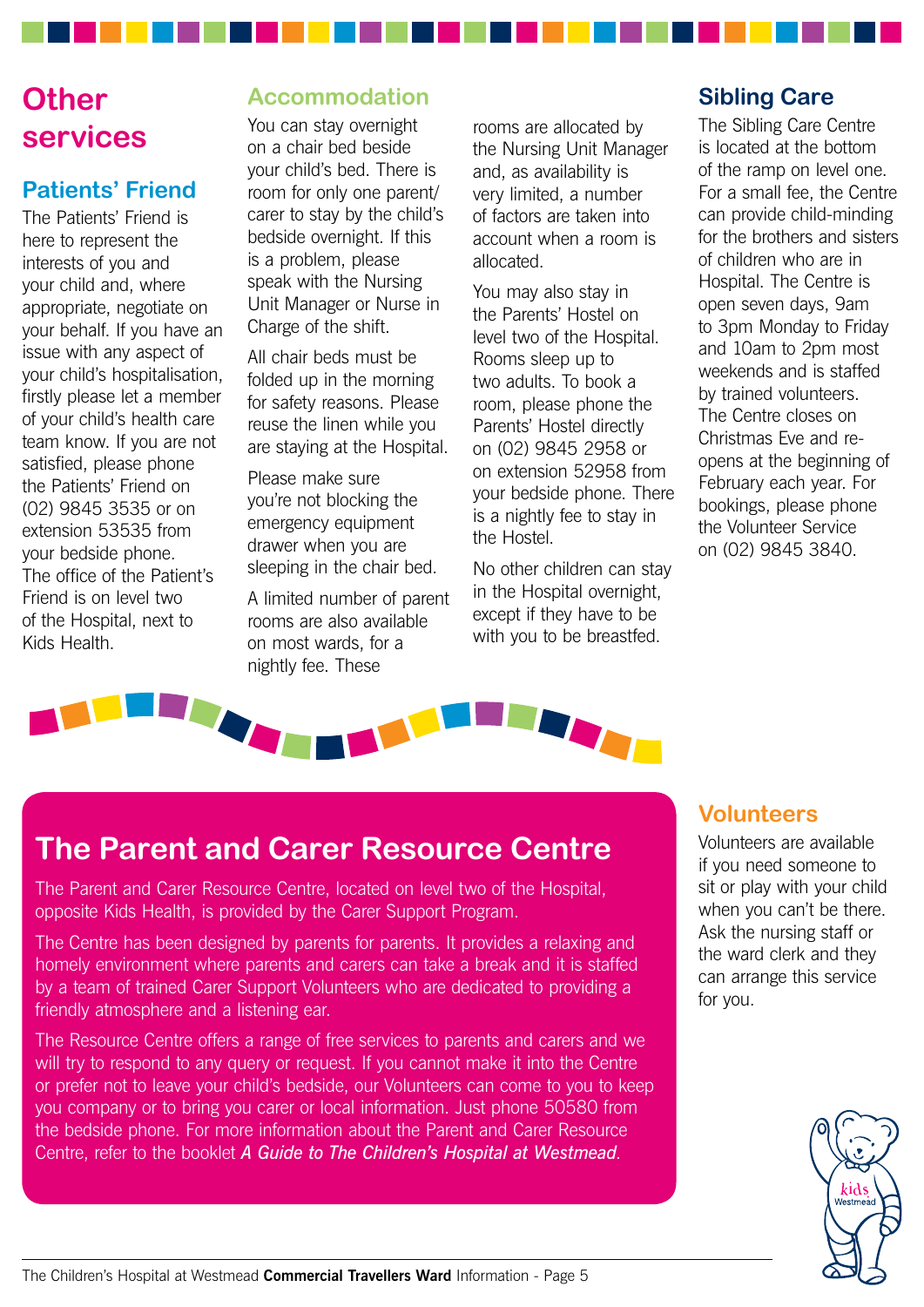### **Radio Bedrock and the Starlight Express Room**

Radio Bedrock and the Starlight Express Room are on level two of the Hospital (opposite Camperdown Ward).

You can go up to the Starlight Room to play video games, do art and craft or to just hang out. If you can't go to the Starlight Room you can call them on the bedside phone to request music or a movie or to enter one of the many competitions.

This area is a retreat for patients and is a 'doctorfree zone'.

The Starlight Express Room is open Monday to Friday, 10.30am – 5pm and Saturday, Sunday and public holidays,  $11$ am  $-$  4pm.



#### **Radio Bed Rock Studio (live interactive show)**

Monday to Friday,  $6$ pm –  $8$ pm

#### **Radio Bed Rock Song Request line (phone 53577)**

Monday to Friday, 10.30am – 5pm

Saturday and Sunday, 10.30am – 2.30pm

You can use this space to write down questions you have for any of the staff looking after you/your child or any information about your child you think they should know.

## **Discharge planning: getting ready to go home**

We will try to keep you informed of any plans we have to send your child home. Discuss your child's discharge plans early with their doctor so you are well informed and can make necessary arrangements with your family.

You will receive a discharge summary which will either be given to you before you go home or will be posted to you. If your child needs a follow up appointment, you may be given a phone number to make the appointment, or we may make the appointment on your behalf and phone you with the information. Please check with staff.

Staff will tell you if you need any medication for your child before going home, but you should also ask them about this.

#### **If your child is given new medication, make sure you fully understand how to give the medication and what side effects to look out for.**

Please let us know as soon as you can if there are any problems which may delay your child's discharge, such as lack of transport. As there are usually other patients waiting for a hospital bed, we can't allow your child to stay in the bed after they've been discharged. We may be able to help you with alternate arrangements, so please speak with staff if you have any issues.

There are facilities in the Hospital you can use while you're waiting to leave the Hospital, such as the Parent and Carer Resource Centre or the Kids Health bookshop, both on Level Two. Your nurse can give you more information.